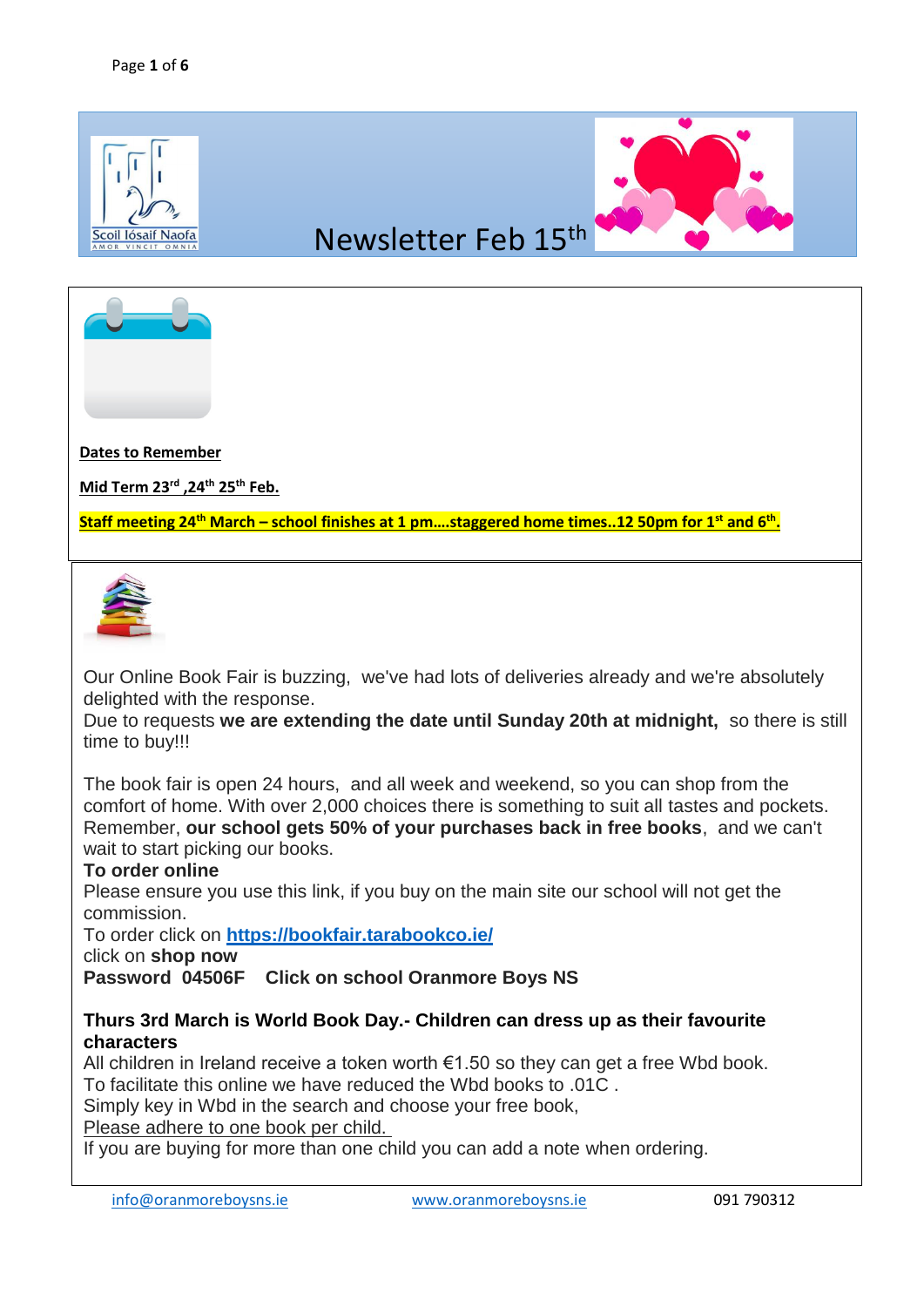

**Heritage Keepers** Ms. Mc. Donagh's fifth class are taking part in The 'Heritage Keepers' programme to discover their local heritage. The 'Heritage Keepers' programme is an opportunity for the boys to learn more about their local area of Oranmore and how they can work together to look after it and each other. Over five 2-hour workshops the boys will plan actions to enhance their local area

# **School Mag 2022**

Help needed : If there are any graphic designers willing to help out please let us know by emailing [info@oranmoreboysns.ie](mailto:info@oranmoreboysns.ie)

We have a parent who has designed the mag over last two years and she is happy to continue but she would love and need a little help if anyone with such expertise is available.

We are delighted to announce that our school magazine is going ahead this year. We would like the boys to contribute to the school magazine with articles of their choice. Teachers have worked with the boys as part of the literacy programme on many of the writing genre. Boys are now invited to choose one of their favourite stories written in class, or write another story of choice for the school Mag.

We would like parents to type your son's article and forward by email to the class teacher before Friday the  $12<sup>th</sup>$  of March 2022.

In order to produce our school magazine we are seeking sponsorship from local businesses in return for placing an advertisement in the magazine.

The advertisements which we can offer are as follows:

**Half page – €50**

### **Full page - €100**

The advertisements will be printed in colour. This is a great opportunity to promote your business in our school community.

If you are interested in taking up one of these offers, I would appreciate if you could contact me at majella.lavelle@oranmoreboysns.ie to discuss how we can proceed going forward.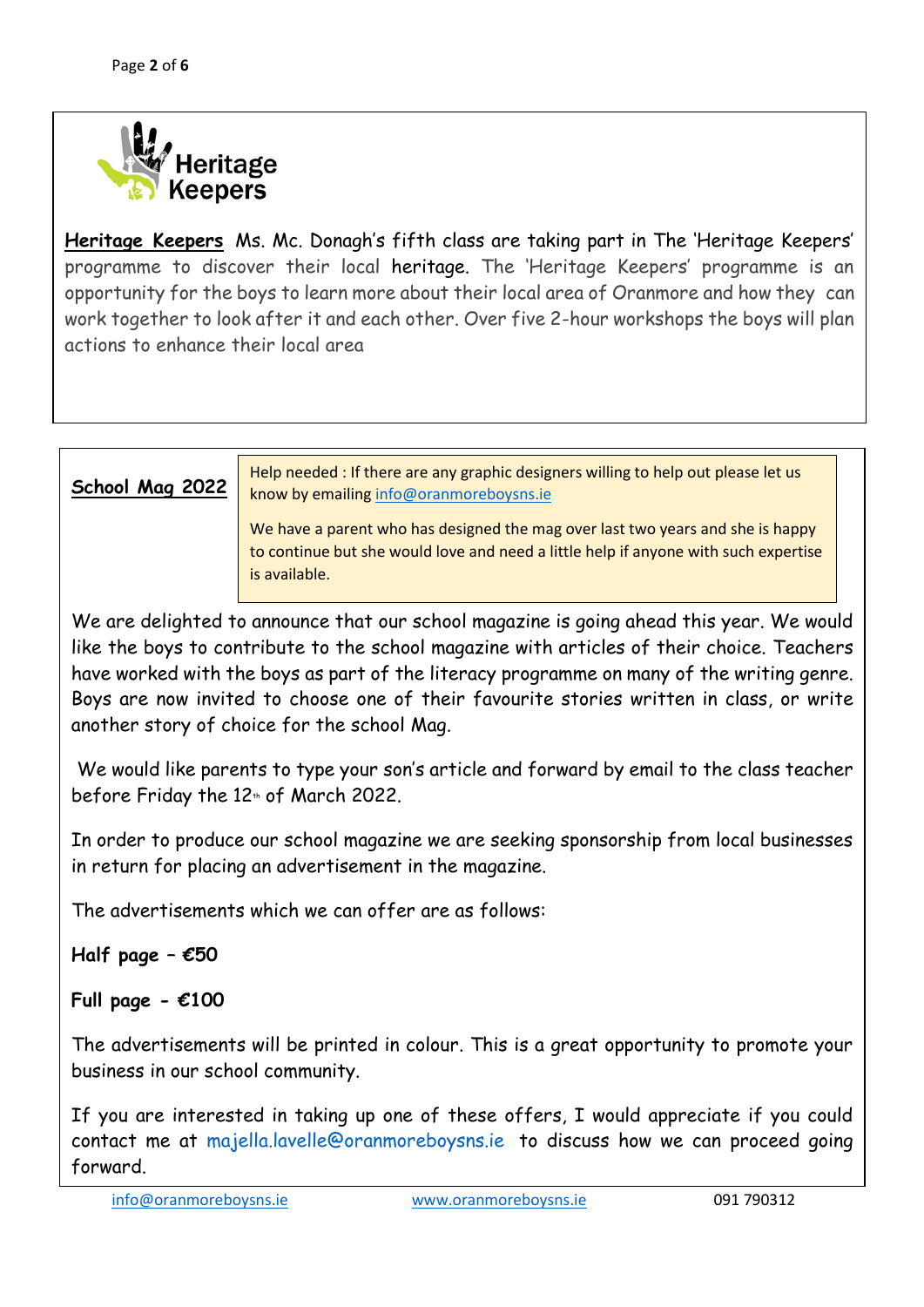#### **6 th Class Debating**

**This morning our 6th class debating team participate in an interschool debating competition via zoom. We are very proud of the boys who put themselves forward to be part of the team. A wonderful experience for life. It is great to see pre Covid school activities come to life again,** 

## Sports News



We are delighted to welcome back our GAA coaches to support the teachers and boys develop their football and hurling skills. All classes will eventually be timetabled for this extra training.

We are also very appreciative for the input from Connacht Rugby & Corinthians in providing in school training on a weekly basis.

Great to give children a try out of all sports at this young age.

\*\*Galwegians Rugby for the next 4 weeks are promoting both Boys & Girls – *"GIVE Rugby A*  TRY in your Local Oranmore Community". From Saturday 12<sup>th</sup> Feb to Saturday 5<sup>th</sup> March Give Rugby a Try for Free from 10am to 11am - location Oranmore 3G & Astro cages. Please bring along your school friends, neighbours, cousins & family members to Try out Non-contact fun activity games & skills.

See flyer attached.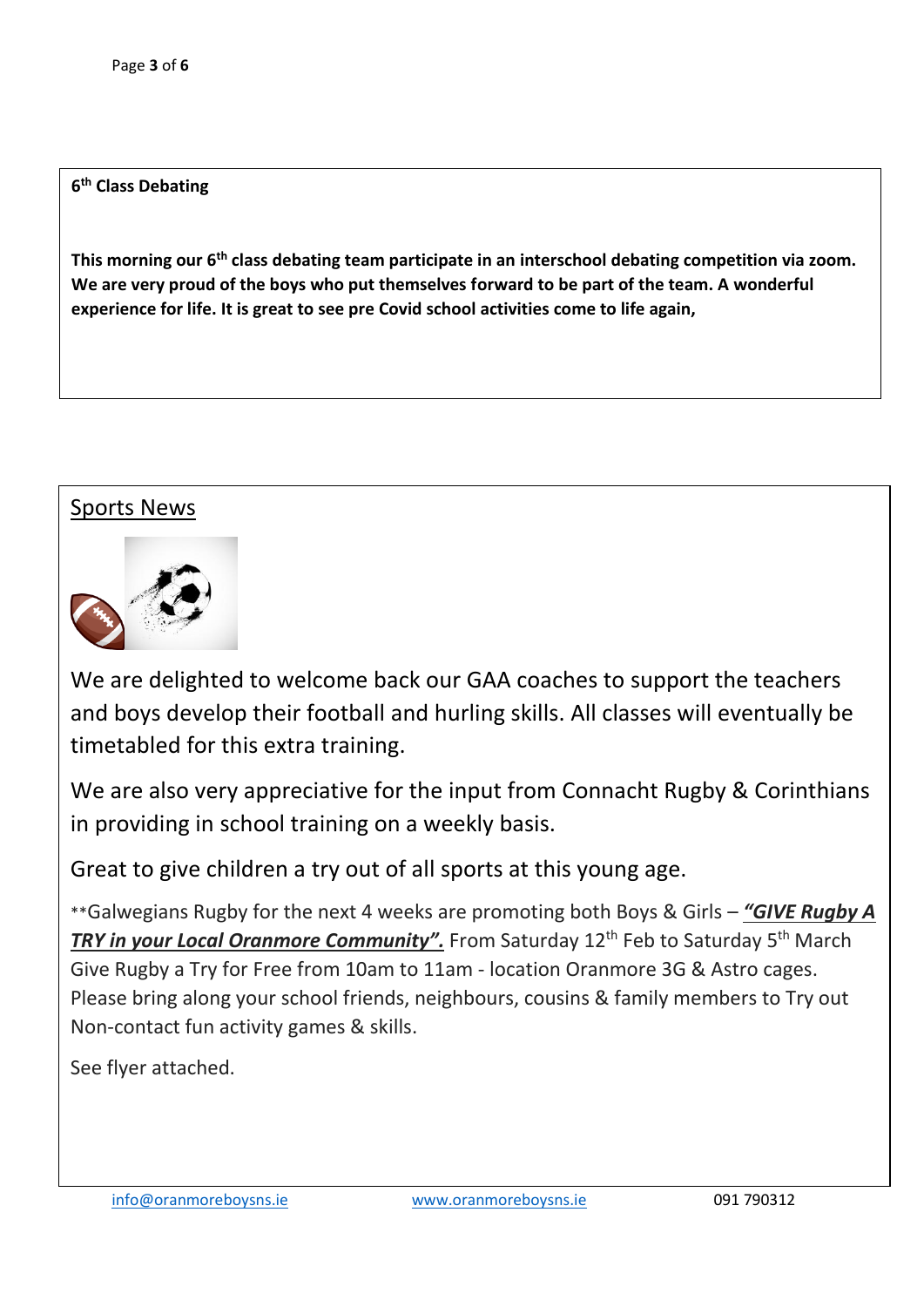Last week we sent out a google forms survey to all families looking to gather some feedback on your understanding of our Child Safeguarding policies- Anti Bullying Policies – RSE policies etc.

The following is a snapshot of the responses we gathered,

- 1) All who responded felt very welcome in the school.
- 2) All who responded felt their child was safe and looked after in the school.
- 3) 98% of respondents felt their child was treated with respect by teachers.
- 4) 98% of respondents felt their child was treated with respect by school personnel.
- 5) 96% of respondents answered yes to being informed of the school Anti Bullying policy. (It is available on our school webpag[e www.oranmoreboysns.ie](file:///C:/Users/Teacher/Desktop/www.oranmoreboysns.ie)
- Hard copy always available from the office on request. 6) 96% of respondents answered yes to being informed of the schools Child Safeguaring Statement
- (see website)

### **Please Note. The School has just undertaken its annual review of our Child Safeguarding Statement**.

7) 90% of respondents know who to approach if they have a child safeguarding concern. – all concerns to go through the DLP – or the DDLP

Designated Liaison Person is Maeve Meeneghan (Principal & DLP) Deputy Designated Liaison person is JoAnn Coyne ( Deputy Principal and DDLP)

- 8) 90% of respondents know who to approach if their child experiences bullying
	- Class Teacher as a first communication
	- Principal
- 9) 98% of respondents feel that the school would act promptly if they had a child safeguarding concern.
- 10) 98% of respondents feel that the school would act promptly if they had a bullying concern.
- 11) 90% of respondents feel that the school helps their child develop social and personal skills. 10% were unsure. –
- 12) 80% of respondents are familiar with the fact that their child learns about bullying in school. **– All children receive both formal and informal classes on bullying. Pre Covid whole school assemblies during anti bullying week.**
- 13) 70% of respondents are aware that their child learns about RSE relationships and sexuality in school. 30% of parents do not know.

**All children learn about RSE in school** as part of the school curriculum. Parents are informed prior to the classes happening. Every class receive RSE lessons appropriate to their age and dictated by the curriculum.

The link below is a support page for parents. All RSE lessons are available for parents to view if requested.

[https://www.pdst.ie/sites/default/files/RSE%20in%20Primary%20School%20Parent%20Tips](https://www.pdst.ie/sites/default/files/RSE%20in%20Primary%20School%20Parent%20Tips.pdf) [.pdf](https://www.pdst.ie/sites/default/files/RSE%20in%20Primary%20School%20Parent%20Tips.pdf)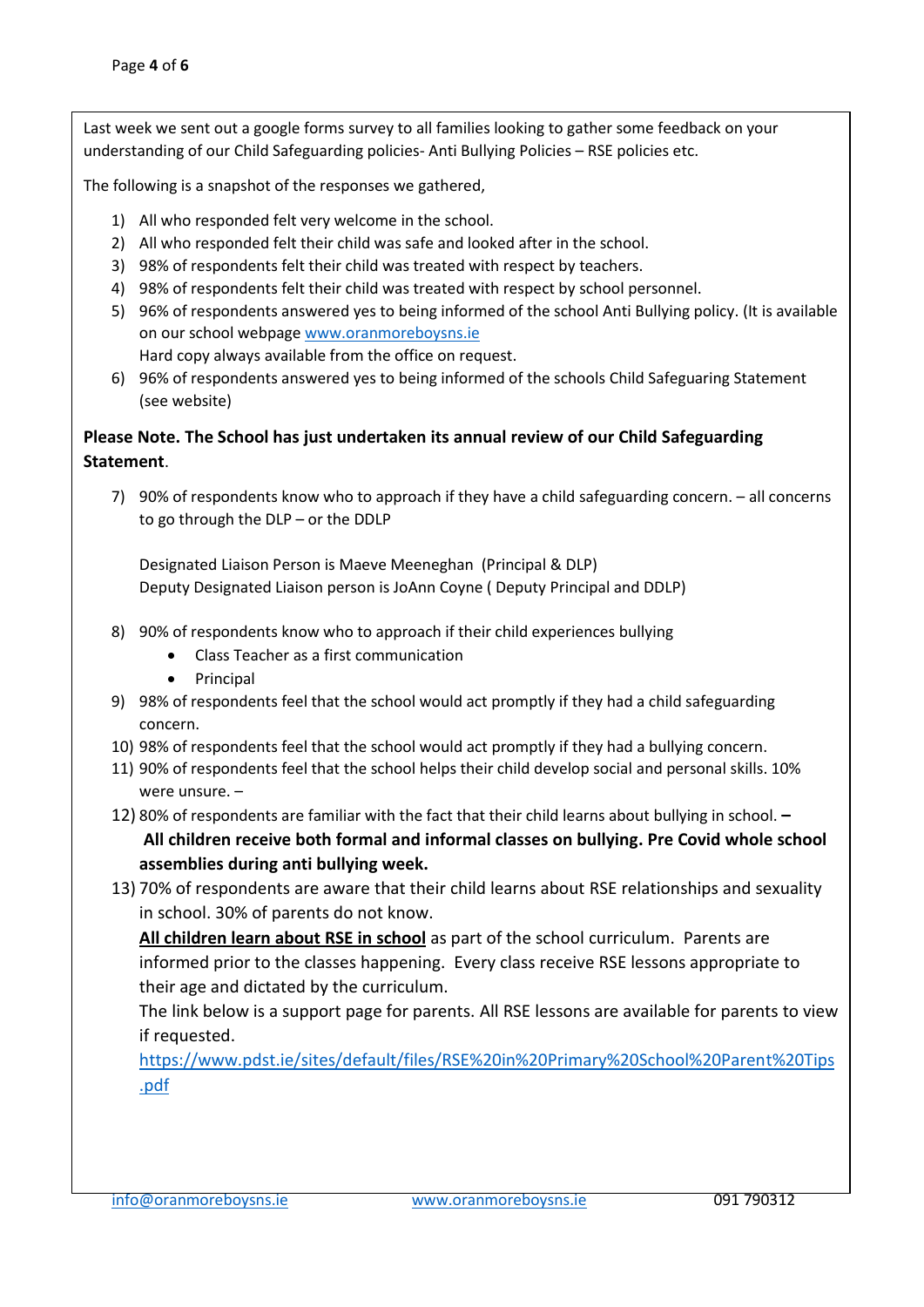Thank you to all who completed the survey. It very much supported and aided our research. The survey/ link is still available to complete if you wish to do so.

<https://forms.gle/tVXEyhAW4XXJPdMy7>



As the weather is getting better and the mornings are bright it would be great to see more boys making an effort to walk, cycle or scoot to school. We would like if the boys would make a special effort on Wednesdays and participate in the national COW (Cycle on Wednesday) and WOW (walk on Wednesday) initiatives. We will be running competitions within the school to see which classes are making the most effort at coming to school in an environmentally friendly way.

We know from research that walking, cycling or scooting to school not only helps the environment but also benefits learning once the children arrive in school. We hope that all the boys will abide by the rules of the road and all cyclists will wear a helmet.

Greens Schools Committee.